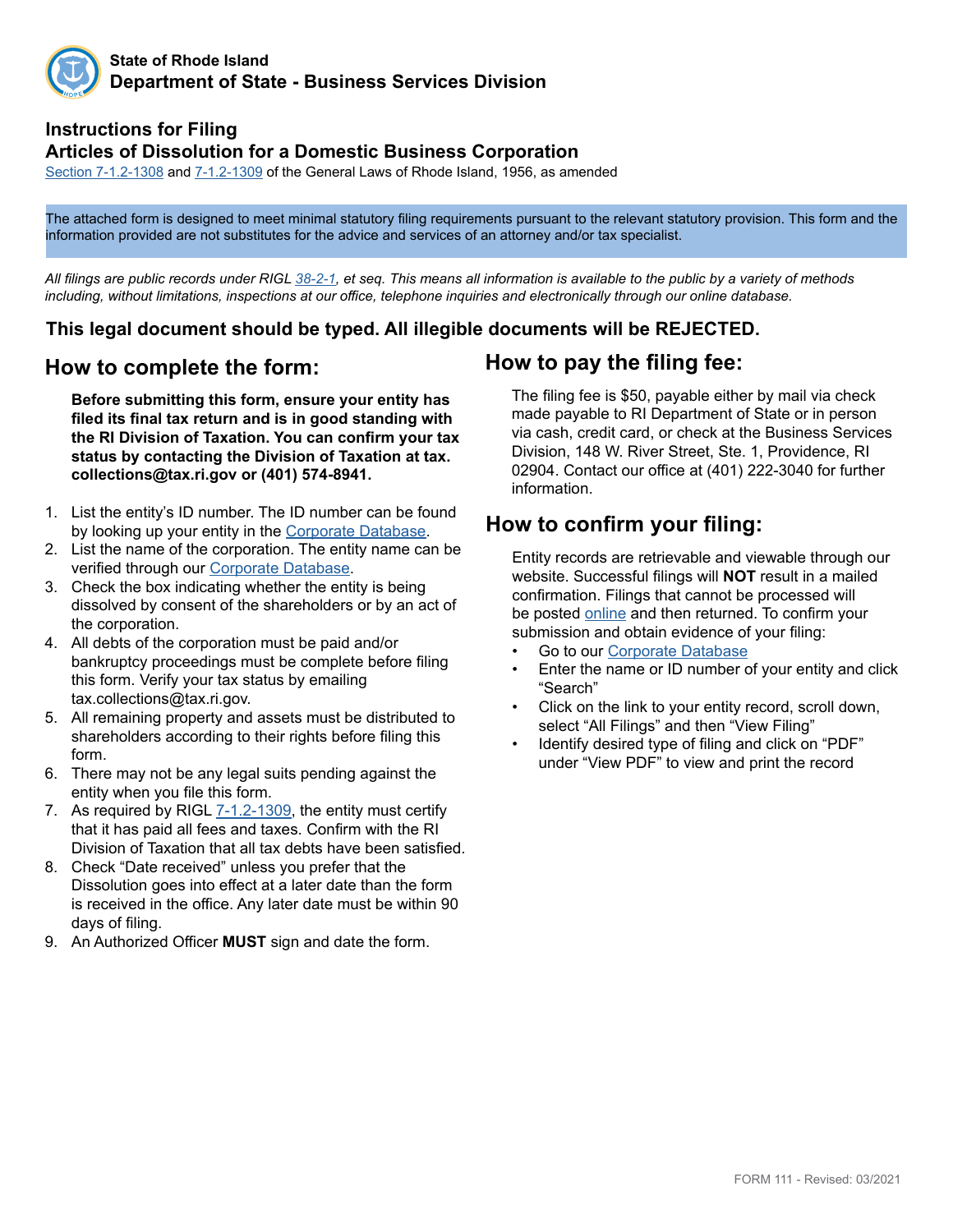

# **Articles of Dissolution**

DOMESTIC Business Corporation

 $\rightarrow$  Filing Fee: \$50.00

Pursuant to the provisions of RIGL [7-1.2-1308](http://webserver.rilin.state.ri.us/Statutes/TITLE7/7-1.2/7-1.2-1308.HTM) and [7-1.2-1309](http://webserver.rilin.state.ri.us/Statutes/TITLE7/7-1.2/7-1.2-1309.HTM), the undersigned corporation adopts the following Articles of Dissolution for the purpose of dissolving the corporation:

| 1. Entity ID Number:                                                                                                                                                                                                               | 2. The name of the corporation is: |                                                                                                                                                                                                                                           |      |  |
|------------------------------------------------------------------------------------------------------------------------------------------------------------------------------------------------------------------------------------|------------------------------------|-------------------------------------------------------------------------------------------------------------------------------------------------------------------------------------------------------------------------------------------|------|--|
| 3. The dissolution was approved by (CHECK ONE):                                                                                                                                                                                    |                                    |                                                                                                                                                                                                                                           |      |  |
| consent of the shareholders pursuant to RIGL 7-1.2-1302.<br><b>OR</b><br>an act of the corporation pursuant to RIGL 7-1.2-1303.                                                                                                    |                                    |                                                                                                                                                                                                                                           |      |  |
| 4. All debts, obligations and liabilities of the corporation<br>have been paid and discharged, or have been subject to a<br>completed bankruptcy proceeding under Title II of the U.S.<br>Code.                                    |                                    | 5. All remaining property and assets of the corporation have<br>been distributed among its shareholders in accordance with<br>their respective rights and interests.                                                                      |      |  |
| 6. There are no suits pending against the corporation in any<br>court, or that adequate provision has been made for the<br>satisfaction of any judgement, order, or decree which may<br>be entered against it in any pending suit. |                                    | 7. The corporation certifies that it has no outstanding tax<br>obligations. As required by RIGL 7-1.2-1309, the corporation<br>has paid all fees and taxes. [Note: tax status can be verified<br>by emailing tax.collections@tax.ri.gov.] |      |  |
| 8. Date when these Articles of Dissolution will be effective: CHECK ONE BOX ONLY                                                                                                                                                   |                                    |                                                                                                                                                                                                                                           |      |  |
| Date received (Upon filing)                                                                                                                                                                                                        |                                    |                                                                                                                                                                                                                                           |      |  |
| Later effective date (Date must be no more than 90 days from the date of filing)                                                                                                                                                   |                                    |                                                                                                                                                                                                                                           |      |  |
| Under penalty of perjury, I/we declare and affirm that I/we have examined these Articles of Dissolution, including any ac-<br>companying attachments, and that all statements contained herein are true and correct.               |                                    |                                                                                                                                                                                                                                           |      |  |
| Type or Print Name of Authorized Officer                                                                                                                                                                                           |                                    |                                                                                                                                                                                                                                           | Date |  |
| Signature of Authorized Officer of the Corporation                                                                                                                                                                                 |                                    |                                                                                                                                                                                                                                           |      |  |

**MAIL TO: Division of Business Services** 148 W. River Street, Providence, Rhode Island 02904-2615 **Phone:** (401) 222-3040 **Website:** www.sos.ri.gov